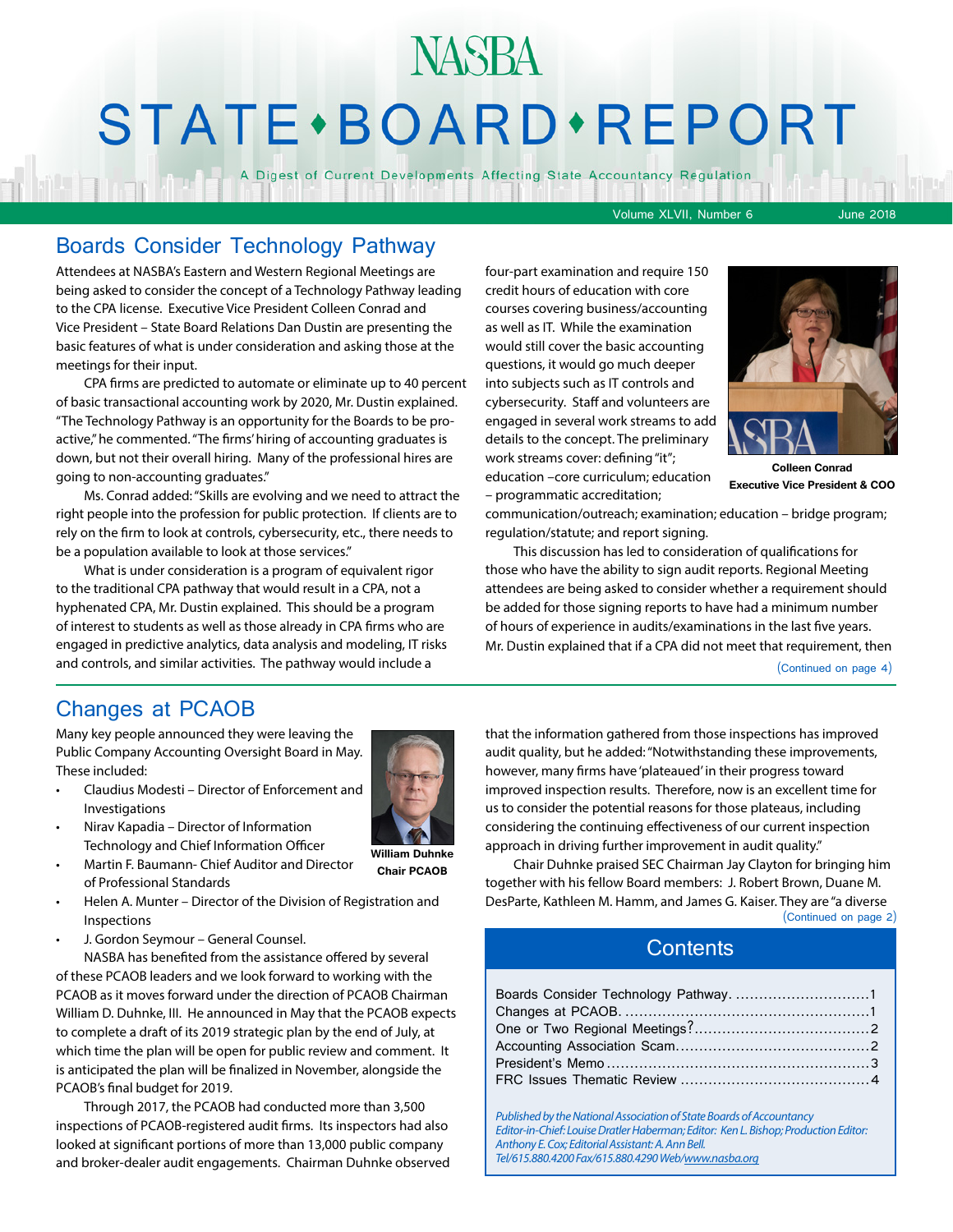#### <span id="page-1-0"></span>One or Two Regional Meetings?

The State Boards are being asked to consider whether NASBA should continue to have two Regional Meetings or one June meeting that would combine all Regions besides the Annual Meeting, which would remain at the end of October. The agenda for the combined meeting would continue to include an extended session for each of the eight Regions to meet on their own, as these single Region sessions have consistently been given high marks by attendees.

Combining the Regional Meetings was proposed by Illinois Board of Examiners Executive Director Russ Friedewald in a note to President Ken Bishop, and brought to the NASBA Board in a special telephonic meeting on May 21. The Board agreed to have Chair Theodore Long and President Bishop present the concept for discussion at the June Regional Meetings.

Over the years, the NASBA Regional Meetings have grown in size, starting out as eight meetings, then condensing to four meetings and now two meetings, always with an Annual Meeting. Also which Regions would meet together has changed. At one point, which Regions would meet together was alternated. In recent years the division has been those Regions in the East meeting together, and those in the West meeting together. When there was alternate pairing of the Regions, attendees said they enjoyed having the opportunity to meet with those from other parts of the country. However, the East/ West division allowed for shorter travel to the meetings.

The format of the meetings has also changed over time. At one point there were sessions where two Regions would meet together and share a roll call of states, besides the single Region session.



**Attendees at the 2018 NASBA Eastern Regional Meeting consider changes.**

There were also more topical breakout sessions. However, some participants valued spending more time focused on a single Region, and preferred panels presented one time so that everyone heard the same information in the same way. Through all the years, and various formats, the Regional Directors determined the topics to be covered and Chair Long and President Bishop said the Regional Directors would be expected to continue to play that part no matter the number of Regional Meetings decided upon.

As meeting space planning has to be done well in advance of their actual dates, those Boards with an opinion on this issue are asked to send their recommendations to NASBA President Ken Bishop as soon as possible. The next meeting of the NASBA Board of Directors will be on July 20, 2018.  $\blacklozenge$ 

### Changes at PCAOB

(Continued from page 1)

set of talented and dedicated individuals." Chair Duhnke stated, "Each of my fellow Board members brings a wealth of relevant experience and skills to the Board." Prior to their PCAOB appointments: Mr. Duhnke was staff director and general counsel to the U.S. Senate Committee on Rules and Administration; Mr. Brown was a professor of law at the University of Denver; Mr. DesParte was senior vice president and corporate controller of Exelon Corporation; Ms. Hamm was the global leader of securities and Fintech solutions and senior strategic adviser on cyber solutions at Promontory Financial Group; and Mr. Kaiser was a partner and the global assurance methodology and transformation leader at PricewaterhouseCoopers.

Five core values have been preliminarily identified by the PCAOB as required to achieve their mission: integrity, excellence, effectiveness, collaboration and accountability.

"This is an exciting time for the auditing profession, which as everyone here appreciates, sits on the precipice of substantial change," Chair Duhnke stated. "Innovations in data analytics, and technology unquestionably will disrupt the profession over the coming years. These disruptions will change not only how audits are conducted, but also the business and staffing models of audit firms. As an organization, we must not stand in the way of these coming innovations. We must, instead, foster them and focus our efforts on ensuring that they advance audit quality and thus promote the efficiency of our capital markets."

Among the questions the PCAOB is asking themselves, Mr. Duhnke mentioned:

- Is there additional information we can provide that would enhance the value of our reports for interested parties?
- Are there more effective or transparent means to communicate not only the nature of our findings but also their severity?
- Given the rapidly changing data and technology landscape, are our standards sufficient to withstand major changes in audit methodology, staffing and tools?  $\blacklozenge$

#### Accounting Association Scam

The Internal Revenue Service has sent out a warning to tax practitioners to watch out for phishing e-mails posing as state accounting and professional associations. Seeking to collect user names and passwords, it is reported that the e-mails were sent to tax professionals in Iowa, Illinois, New Jersey, North Carolina and Canada.

The e-mail states: "We kindly request that you follow this link HERE and sign in with your email to view this information from (name of accounting association) to all active members. This announcement has been updated for your kind information through our secure information sharing portal which is linked to your email server."

The IRS has requested that tax practitioners who receive suspicious emails related to taxes or the IRS, or phishing attempts to gain access to practitioners' databases, to forward those emails to phishing@irs.gov.  $\triangleleft$ 

bata'nu dan kawati arat bata'nu dan kawati arat bata'nu dan kawati arat bata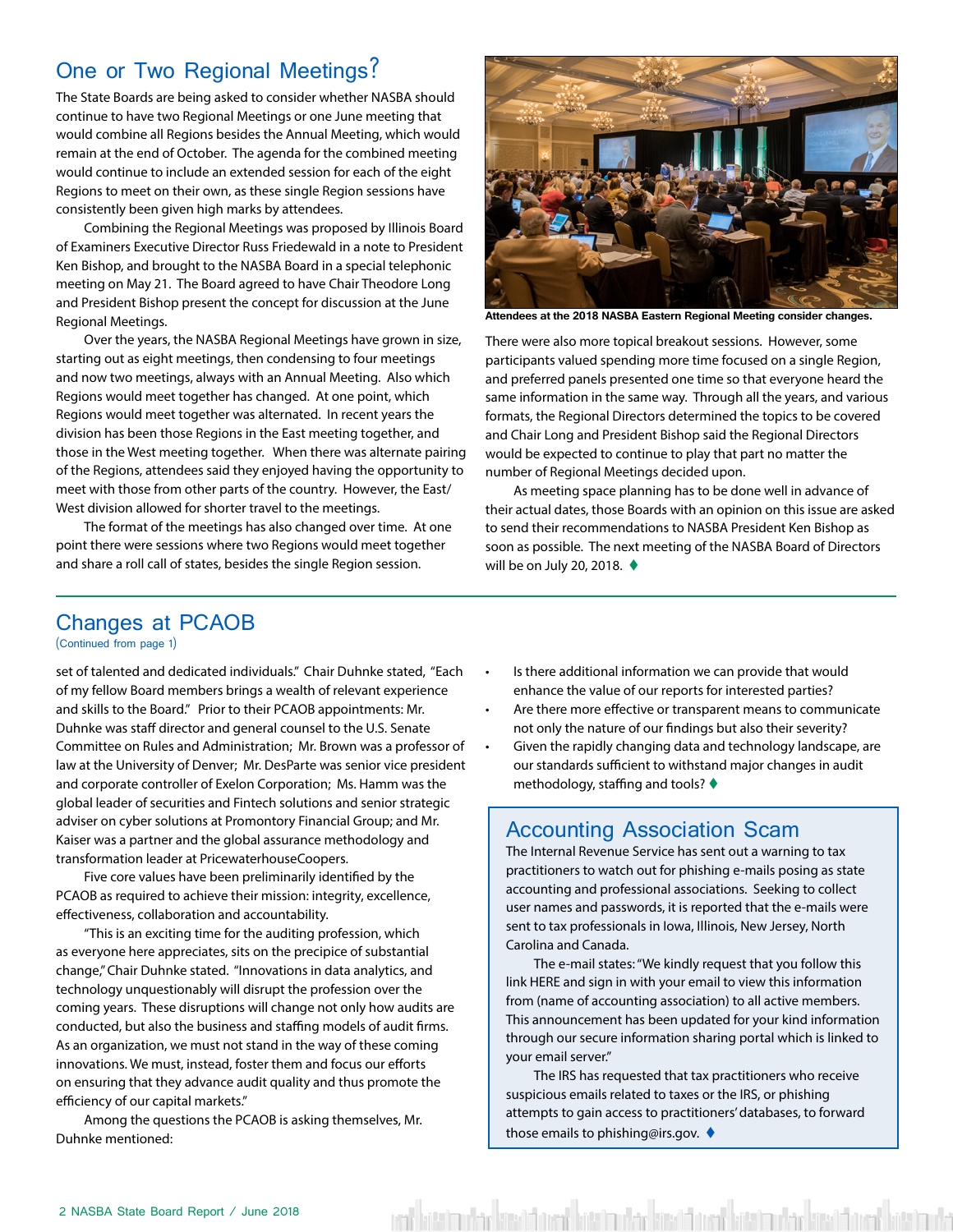# PRESIDENT'S MEMO

## **Transparency and the Elephant in the Room**

So, why am I writing about transparency again? I am writing this *Memo* after returning to Nashville from the NASBA Eastern Regional Meeting in Florida, as I am preparing to attend the National Association of Black Accountants' Annual Meeting, soon after to address the California Society of CPAs' Annual Meeting, and finally to speak at NASBA's Western Regional Meeting in California near the end of the month. A hot topic at all of these meetings was, and will be, the growing reliance on technology in the accounting profession and, more specifically, consideration of a new Technology Pathway to the CPA. It has become evident to me that we need to do a better job of communicating on that topic − which takes us back to transparency and, hopefully, clarity.

During the breakfast meeting with State Board Chairs and Presidents at the Eastern Regional Meeting, a long-term Board member raised some very important points. His comment to me, and I am paraphrasing as closely as I remember, was: "Ken, we know you are being transparent, but what we are hearing from you now is not what we heard in NASBA's presentations." After sharing his observation with others, I received similar feedback.



**Ken L. Bishop President & CEO**

I can assure you that we have spent a considerable amount of time and energy reviewing how best to communicate the key elements under consideration for a potential new technology pathway. It is somewhat challenging as we are

discussing a concept that is still fluid. We are trying to provide enough information to have a sensible conversation on which to gauge support for this concept while at the same time listening to ideas on how to build it. Frankly, I thought we had nailed our presentation, but I have reassessed that conclusion.

An example of the confusion is how we use (or do not use) the word "accountant." In "NASBA jargon" we frequently use terms like "the accounting profession," but because most State Boards regulate Certified Public Accountants and do not prohibit the standalone use of "accountant," we often purposely do not use the term to avoid confusion and to clearly separate regulated CPAs from non-regulated accountants. In the discussion about the Technology Pathway we have articulated that the "pathway" would allow information technology (IT) and artificial intelligence (AI) experts (and/or students interested in a career in IT or AI) to become CPAs. We know what we meant, but numerous individuals have responded: "CPAs need to be accountants, so why would you make my IT guy a CPA?"

My bad! I absolutely agree. We should have been saying something like: "We need to attract folks interested in IT and AI careers to be 'accountants' and for them to become licensed as CPAs. While their education, examination and experience might be different and have an additional focus on IT and AI and more generalized accounting and business, all should agree that their academic and testing requirements adequately provide and measure their competency to be accountants." Failure to accomplish that threshold will make any attempt at integrating individuals with IT and AI acumen into the accounting profession unacceptable. It could also jeopardize our mutual recognition agreements.

Another frequently asked question is: "Why not change the existing pathway to require IT and AI college courses and to add IT and AIrelated questions to the Uniform CPA Examination?"

I think most, including me, believe that this organic approach is, at least theoretically, the best approach. One of the positive outcomes of this robust discussion is that some change is already occurring, albeit slowly. One threat of waiting for organic change is that it will be too slow to counter the rapid change and the need for technology-focused accountants. The more serious concern of altering the Uniform CPA Examination is the disruption to the existing pipeline. We know from experience that even small modifications in the Uniform CPA Examination can result in significant changes in candidates' behavior, including a temporary decline in candidate volume and, potentially, the loss of candidates.

Finally, the "elephant in the room," a consistent theme we have heard in recent weeks, is described by State Board members as "distrust of the AICPA." A few comments heard frequently in recent days compared the Technology Pathway to AICPA's Cognitor, or it's because AICPA wants more members and "it is all about money." Most problematic were comments that, "This is an AICPA effort and they are using NASBA." These ill-founded beliefs and comments are important in that they are impacting what NASBA is undertaking to accomplish in partnership with the AICPA.

I have previously shared my thoughts on the use of the word "distrust" vs. "disagreement." NASBA, on behalf of Boards of Accountancy, has disagreed with AICPA on several issues, including recently; the appropriate use of the CGMA title, the need for State Board participation in determining peer review administration and oversight, and the impact of the AICPA's merger with CIMA. In each of these matters our staff and volunteers have been working closely with AICPA, through our trusted relationships, to successfully mitigate many of the State Boards' concerns. I can promise you that NASBA's involvement in the consideration of how to deal with the profession's rapidly increasing reliance on technology is not being driven by AICPA, but because our volunteers, folks just like you, have been educated on the issue and are focused on being prepared for the State Boards' future role in public protection as their licensees' services evolve.

On a personal note, I appreciate so much the candor, and willingness of our members to debate and discuss these important matters. NASBA's power is our willingness and ability to do that. We will continue to be transparent and will work to have more clarity in our communications.

*Semper ad meliora (Always toward better things).*

Jen L. Bohop *— Ken L. Bishop*

 *President & CEO*

shumberida "Imari Filiwiishari" etabal "Imari Filiwiishari" etaba "Imari Filiwiishari" etabal "Im